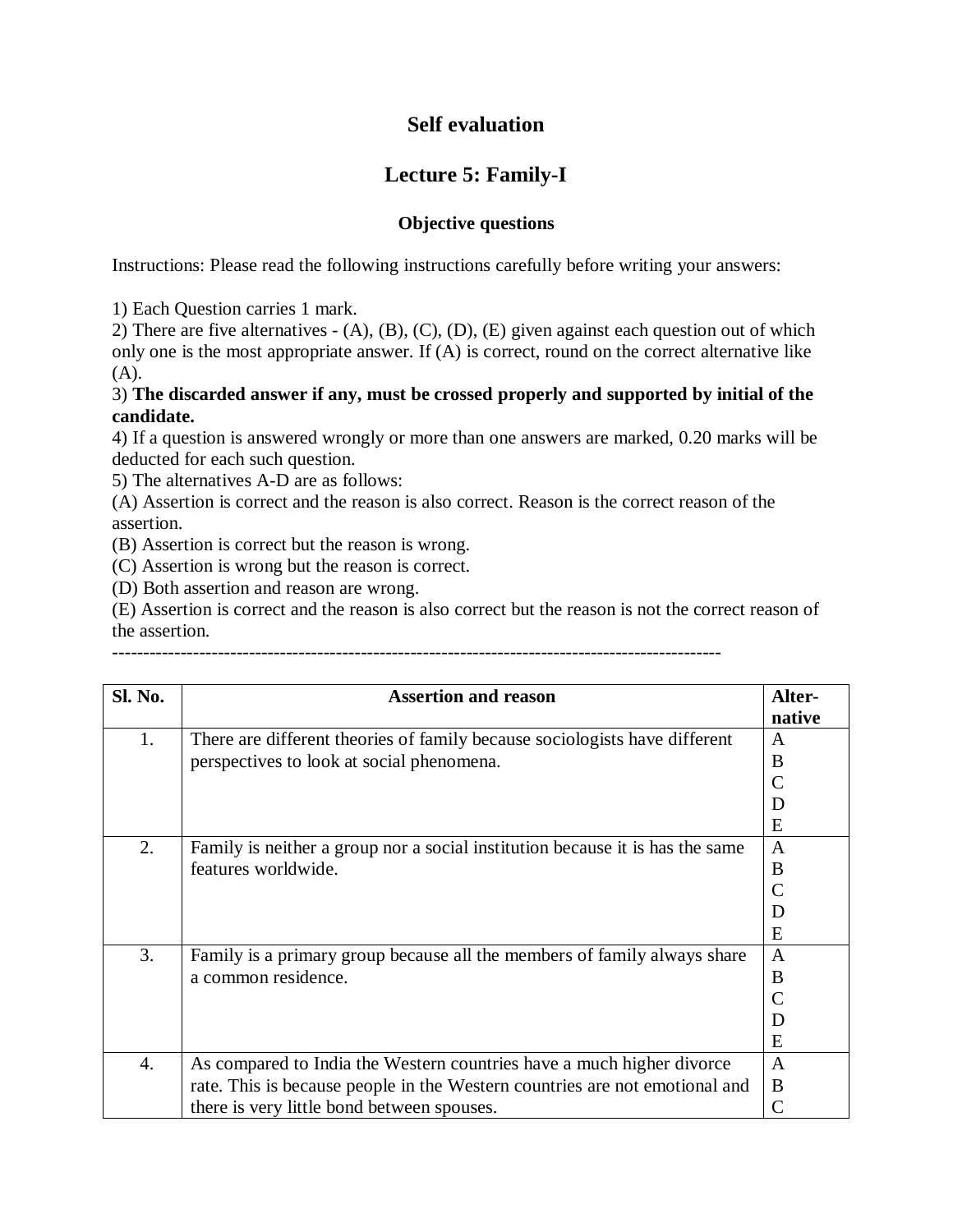|     |                                                                             | D              |
|-----|-----------------------------------------------------------------------------|----------------|
|     |                                                                             | E              |
| 5.  | Positivists have discovered that families have a universal feature because  | $\overline{A}$ |
|     | positivists explain one social fact in terms of other social facts.         | B              |
|     |                                                                             | $\overline{C}$ |
|     |                                                                             | D              |
|     |                                                                             | E              |
| 6.  | The dominant form of marriage in India is monogamous and this is            | $\mathbf{A}$   |
|     | because all religions of India are against polygamy.                        | B              |
|     |                                                                             | $\overline{C}$ |
|     |                                                                             | D              |
|     |                                                                             | E              |
| 7.  | India had a tradition of child marriages (marriage before puberty) as       | $\overline{A}$ |
|     | common residence, reproduction and economic cooperation were some           | B              |
|     | major features of family.                                                   | $\overline{C}$ |
|     |                                                                             | D              |
|     |                                                                             | E              |
| 8.  | A nuclear family consisting of husband, wife and their unmarried children   | $\overline{A}$ |
|     | is called nuclear because such a family is product of the nuclear age.      | B              |
|     |                                                                             | $\overline{C}$ |
|     |                                                                             | D              |
|     |                                                                             | E              |
| 9.  | Hutterite tribe of the US had a large family and Austria has a below        | $\overline{A}$ |
|     | replacement fertility because fertility is determined by the socio-economic | B              |
|     | context and culture.                                                        | $\overline{C}$ |
|     |                                                                             | D              |
|     |                                                                             | ${\bf E}$      |
| 10. | Nilgiri family was polygamous as the tribal society of Nilgiri did not      | $\mathbf{A}$   |
|     | believe in any form of religion.                                            | B              |
|     |                                                                             | $\overline{C}$ |
|     |                                                                             | D              |
|     |                                                                             | E              |

### **Subjective question**

- Q.1. What is the difference between social group and social institution? Argue that family has the features of both.
- Q.2. What factors determine the nature of family?
- Q.3. What is the difference between monogamy and polygamy? Why is monogamy the more dominant form of family today?
- Q.4. Discrimination against girl child has led to decline in juvenile sex ratio in various parts of the country. Will it affect the formation of family in the future? How?